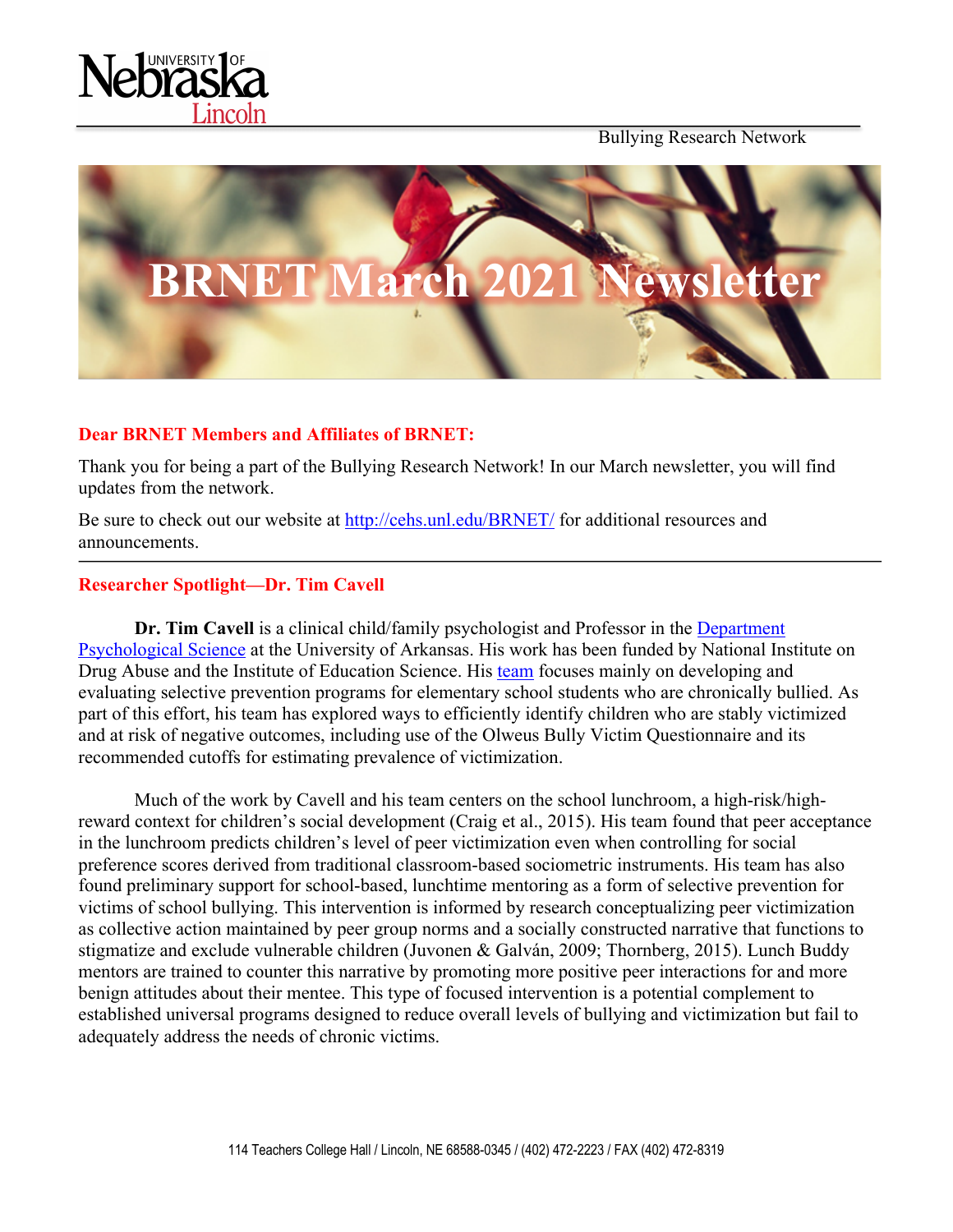## **Selected Recent Publications**

- Gregus, J. T., Craig, J.T., & Cavell, T. A. (2020). Toward evidence-based interventions for chronically bullied children: Candidate mechanisms and potential strategies. *Evidence-Based Practice in Child & Adolescent Mental Health, 5,* 83-101. doi.org/10.1080/23794925.2020.1727796
- Mapes, A. R., Sourk, M. M., Mutignani, L. M., Hernandez-Rodriguez, J., Pastrana, F., Gregus, S. J., Craig, J. T., & Cavell, T. A. (2020). Liked by peers or liked by teachers: Differential patterns of bullying over time. *Journal of School Violence*. 1-15.
- Hernandez Rodriguez, J., Gregus, S. J., Craig, J. T., Pastrana, F. A., & Cavell, T. A. (2019). Anxiety sensitivity: Predictor of children's internalizing problems and peer victimization? *Child Psychiatry & Human Development, 50*, 1-13.
- Pastrana, F. A., Craig, J. T., Gregus, J. T., Hernandez Rodriguez, J., Bridges, A. J., & Cavell, T. A. (2018). Identifying children stably victimized by peers: In search for an accurate and practical screener. *Journal of School Violence, 18(2),* 259-271.
- Gregus, J. T., Hernandez Rodriguez, J., Pastrana, F. A., Craig, J.T., McQuillin, S. D., & Cavell, T. A. (2017). Teacher self-efficacy moderates the relation between recommended practices and classwide levels of peer victimization. *School Psychology Review, 46,* 304-319*.*
- Elledge, L. C., Elledge, A. R., Newgent, R. A., & Cavell, T. A. (2016). Social risk and peer victimization in elementary school children: The protective role of teacher-student relationships. *Journal of Abnormal Child Psychology, 44*(4), 691-703.
- Craig, J. T., Gregus, S. J., Elledge, L. C., Pastrana, F. A., & Cavell, T. A. (2016). Preliminary investigation of the relation between lunchroom peer acceptance and peer victimization. *Journal of Applied Developmental Psychology, 43,* 101-111*.*
- Gregus, S. J., Craig, J. T., Hernandez Rodriguez, J., Pastrana, F. A., & Cavell, T. A. (2015). Lunch Buddy mentoring for children victimized by peers: Two open trials. *Journal of Applied School Psychology, 31*, *167-197.*

## **BRNET New Members!**

BRNET has a current total of 248 members from 25 countries! Welcome to the BRNET, **Dr. Llorent & Dr. Chen**!

#### **New Affiliates of BRNET!**

BRNET has a current total of 88 Affiliates (formerly known as 'Friends of BRNET') from 6 countries! Welcome **Chloé Tolmatcheff**!

Please send recommendations for potential BRNET members (i.e., faculty, researchers, and clinicians who are conducting research on bullying or related topics) to Drs. Shelley Hymel, Susan Swearer, or to bullyresearchnet@gmail.com. Additionally, you may direct potential BRNET members toward our website for further information: https://cehs.unl.edu/BRNET/become-member-or-affiliate/.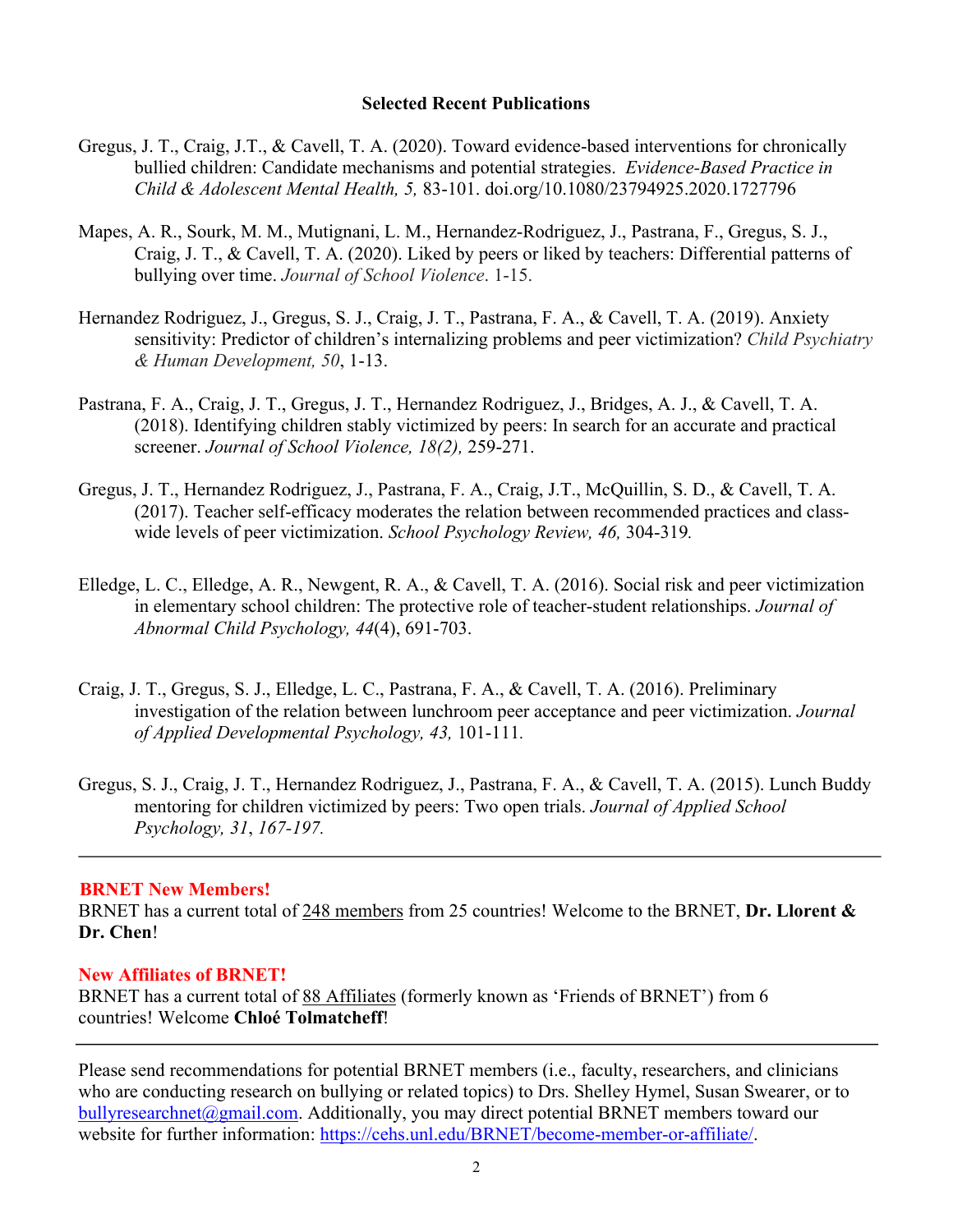*If you have recently joined BRNET and have not yet provided your information, please send the following to bullyresearchnet@gmail.com.*

- 1) contact information that can be posted on the website;
- 2) a brief biography of you and your work that can be posted on the website;
- 3) a list of current/ongoing projects in this area;
- 4) an annotated bibliography of your work in this area (i.e., full reference plus a few sentences about the work) or curriculum vitae that can be posted on the website;
- 5) relevant web-based links you would like to share.

## **Affiliates of BRNET**

Affiliates of BRNET (formerly known as 'Friends of BRNET') is a group of graduate students, administrators, parents, and individuals who are interested in learning more about the Bullying Research Network. Affiliates of BRNET receive our monthly e-newsletter. If you are interested in becoming a Affiliate of BRNET or want to refer someone to Affiliates of BRNET, please email Alia Noetzel, the BRNET Coordinator, at bullyresearchnet@gmail.com with the following information: name, title, address, and email address.

## **BRNET Member Grant/Funding Announcements**

Receipt of funding facilitates the BRNET mission to conduct interdisciplinary research related to bullying and aggression, with particular attention being paid to the link between basic and applied research. Thus, the BRNET directors are excited to offer members a new opportunity to share grants (and other sources of funding) they have received for their research projects.

Funding varies across countries and is not limited to federal grants. If you are interested in sharing your grants or funding with other BRNET members, please send an abstract of the research funding along with the funding source to bully research net  $\omega$  gmail.com and we will post the information on our website.

# **BRNET MEMBER ANNOUNCEMENTS**

# **(1) Tenth International Conference of Psychology and Education—June 2021**

Please read the following message from BRNET Member and President of the Conference of Psychology and Education, Dr. Eva Romera:

It gives us great pleasure to invite you to the 10th International Conference of Psychology and Education to be held in Cordoba in June 2021. After the resounding success of previous Conferences, the Scientific Association of Psychology and Education (ACIPE, in Spanish) has promoted this new opportunity for an academic and professional meeting to exchange views, ideas, experiences and advances from the latest research in the fields of Psychology and Education.

The slogan of this Conference: "From Neural to Social Networks: Wellbeing and Convivencia", takes as its starting point the neuro-psychological viewpoint which emerged from the 2018 Logroño Conference and aims to delve deeper in the broad domain of the social, emotional and moral world of the complex human network, which is at the core of school and family convivencia, on which the process of education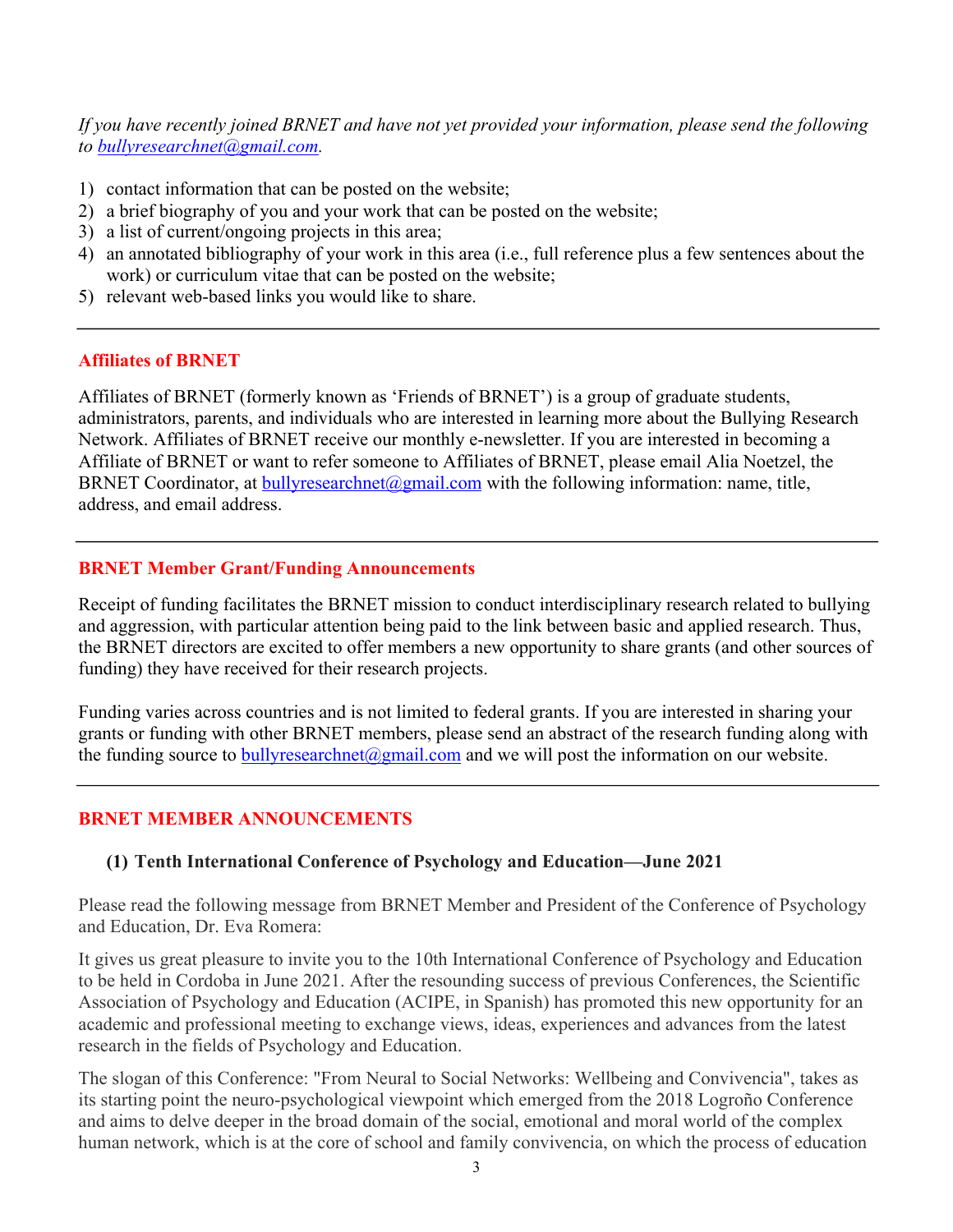and socializing is based. The support provided by the academic and professional community for ACIPE in its last few Conferencees and its consolidation as a scientific society have allowed us to build up a sizeable Scientific Support Network to back up this Conference. The Scientific Committee is presided by Rosario Ortega Ruiz, and is made up of a team of leading national and international researchers. We have organised an attractive program featuring prestigious guest speakers and a wide range of scientific activities including conferences, panels of experts, invited symposia, oral communications and posters. The six thematic areas are aimed at offering a response to current issues being discussed by researchers in Educational Psychology: *(1) Neuropsychology. Cognition and socialization; (2) Educational Psychology. Guidance, intervention and assessment; (3) Affective factors and social life in the classroom: convivencia in schools; (4) Cyberbehaviour: from e-learning to social networks; (5) Gender, sexuality and violence;* and *(6) Family, education and society.* Through these topics, we would be delighted to receive the scientific and professional community members who aim to advance knowledge in psychology and education though their contributions to the Conference in Córdoba.

Please visit https://www.cipe2020.com/index.php/en/ for further information.

# **(2) World Anti-Bullying Forum—Abstract Submissions Welcome for Consideration**

The World Anti-Bullying Forum is an international and multidisciplinary forum whose purpose is to broaden our understanding of bullying, harassment, discrimination, ostracism, and other forms of violence among and against children and youth. The forum is a setting for multidisciplinary and crosslevel dialogues, panels and meetings aimed at improving our understanding of bullying in all settings where children spend time and the efforts to stop and prevent it. The World Anti-Bullying Forum invites perspectives from different disciplines and areas such as (but not limited to) developmental and social psychology, sociology, social anthropology, education, gender studies, media studies, social work, health sciences, public health, childhood studies, political science, philosophy, and criminology. The World Anti-Bullying Forum also provides a platform for researchers and practitioners to present and discuss bullying in relation to societal and educational issues such as equality and equity, social emotional learning, rights and responsibilities, school climate, inclusion, exclusion, identity-based discrimination, etc.

If research-based knowledge is shared among those who work with and for children, and those who influence children's living conditions, we have a better chance of effective bullying prevention. Therefore, the World Anti-Bullying Forum is a place for dialogue among researchers, practitioners, stakeholders and decision makers.

- Call for Abstracts Opens: February 8, 2021
- Abstract Submission Deadline: April 11, 2021
- Notification of Abstract Review Outcome: Mid May, 2021
- Opening of registration: April 1, 2021
- Deadline for accepted authors to register: June 14, 2021
- Forum dates: November 1-3, 2021

In the light of the continued uncertainty surrounding the Covid-19 situation we are planning to host a hybrid (physical and digital) conference. We are closely following the development. The safety and wellbeing of all conference participants is our topmost priority. All authors of accepted abstracts will be contacted regarding physical or digital participation. Please see attached PDF for further information.